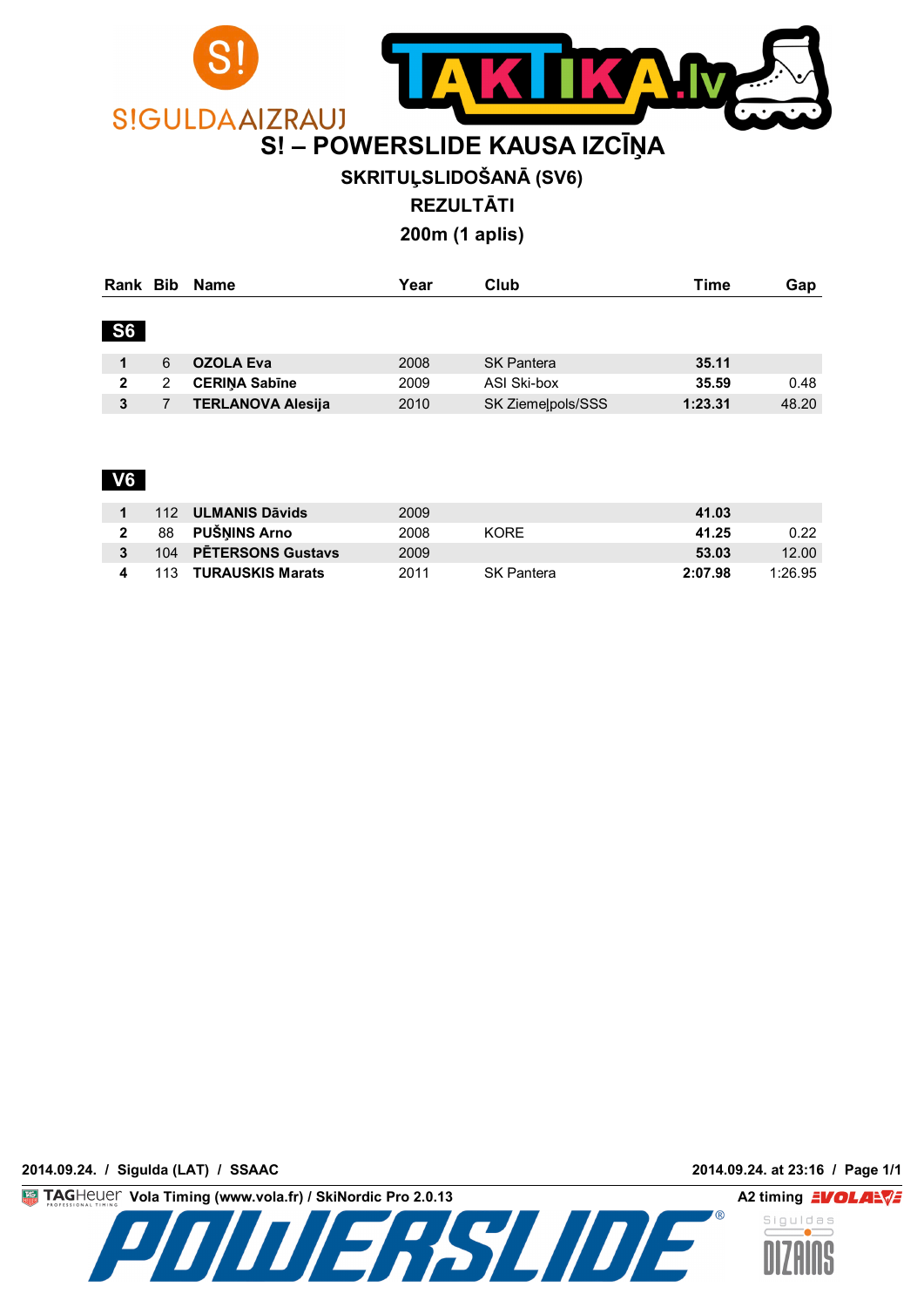

## **SKRITUĻSLIDOŠANĀ (SV8,10,12)**

**Run Ranking 1**

|              | Rank Bib<br>Name |                                    | Year | Club              | Inter 1 Rank | Time  | Gap  |
|--------------|------------------|------------------------------------|------|-------------------|--------------|-------|------|
| <b>S10</b>   |                  |                                    |      |                   |              |       |      |
|              | 17               | <b>PRIEDITE Agate</b>              | 2004 | "BJC ""Laimīte""" | 26.34<br>(1) | 50.17 |      |
| $\mathbf{2}$ | 15               | <b>SNIKERE Patricija Elizabete</b> | 2004 | "BJC ""Laimīte""" | 26.98<br>(2) | 50.48 | 0.31 |
|              | 16               | <b>CERINA Marta</b>                | 2004 | ASI Ski-box       | (3)<br>27.48 | 51.59 | 1.42 |

#### **S12**

|     | <b>KREITĀLE Līva</b>   | 2003 | ASI Ski-box       | 25.20 | (1) | 47.89   |       |
|-----|------------------------|------|-------------------|-------|-----|---------|-------|
| 20  | <b>PETERSONE Santa</b> | 2002 | Laimīte           | 25.97 | (2) | 49.13   | 1.24  |
| 19  | SAVRUCKA Alina         | 2002 | Laimīte           | 26.51 | (3) | 49.15   | 1.26  |
| 14  | <b>LĀCE Karlīna</b>    | 2002 | Z-Pols            | 27.72 | (4) | 52.56   | 4.67  |
| 100 | <b>EGLE Zane</b>       | 2002 | <b>SK Pantera</b> | 31.58 | (5) | 1:08.44 | 20.55 |

#### **S8**

| 1            | 14 | <b>KRŪMIŅA Anna</b>          | 2006 | ASI Ski-box       | 28.49 | (1) | 54.65   |       |
|--------------|----|------------------------------|------|-------------------|-------|-----|---------|-------|
| $\mathbf{2}$ | 8  | <b>JURĒVICA Loreta Luīze</b> | 2006 | ASI Ski-box       | 29.07 | (2) | 55.45   | 0.80  |
| 3            | 13 | <b>EIHMANE Amanda</b>        | 2007 | ASI Ski-box       | 30.55 | (3) | 59.29   | 4.64  |
| 4            |    | <b>SALNIKOVA Elza</b>        | 2006 | <b>SK Pantera</b> | 32.13 | (4) | 1:03.13 | 8.48  |
| 5            | 10 | <b>SALNIKOVA Frida</b>       | 2006 | <b>SK Pantera</b> | 32.19 | (5) | 1:03.43 | 8.78  |
| 6            | 12 | <b>STUMBRE Laine</b>         | 2007 | Apex              | 33.53 | (6) | 1:05.40 | 10.75 |
|              | 65 | <b>PUKITE Estere</b>         | 2006 |                   | 34.21 | (7) | 1:06.48 | 11.83 |
| 8            | 9  | <b>CERINA Alise</b>          | 2007 | ASI Ski-box       | 35.71 | (8) | 1:09.83 | 15.18 |
| 9            | 23 | DOMBROVSKA Elenora           | 2007 |                   | 37.08 | (9) | 1:13.06 | 18.41 |

### **V10**

| 34  | <b>LAŠČENKO Nikita</b>      | 2005 | ASI Ski-box       | $27.16$ (1)  | 52.93   |       |
|-----|-----------------------------|------|-------------------|--------------|---------|-------|
| 33  | <b>OZOLS UIdis</b>          | 2005 | SK Pantera        | 31.62<br>(2) | 1:02.52 | 9.59  |
|     | 116 JEGURS Artūrs           | 2004 |                   | 33.25<br>(3) | 1:05.51 | 12.58 |
| 36  | <b>TERLANOVS Artemiis</b>   | 2005 | SK Ziemelpols/SSS | 33.35<br>(4) | 1:08.13 | 15.20 |
| 118 | <b>VANAGS Valts Valters</b> | 2004 | SSS               | (5)<br>41.84 | 1:24.32 | 31.39 |

# **V12**

|                             |      |             |             | 2014.09.24. at 23:18 / Page 1/2 |
|-----------------------------|------|-------------|-------------|---------------------------------|
| 37<br><b>KOKINS Viktors</b> | 2003 | ASI Ski-box | $23.58$ (1) | 44.64                           |

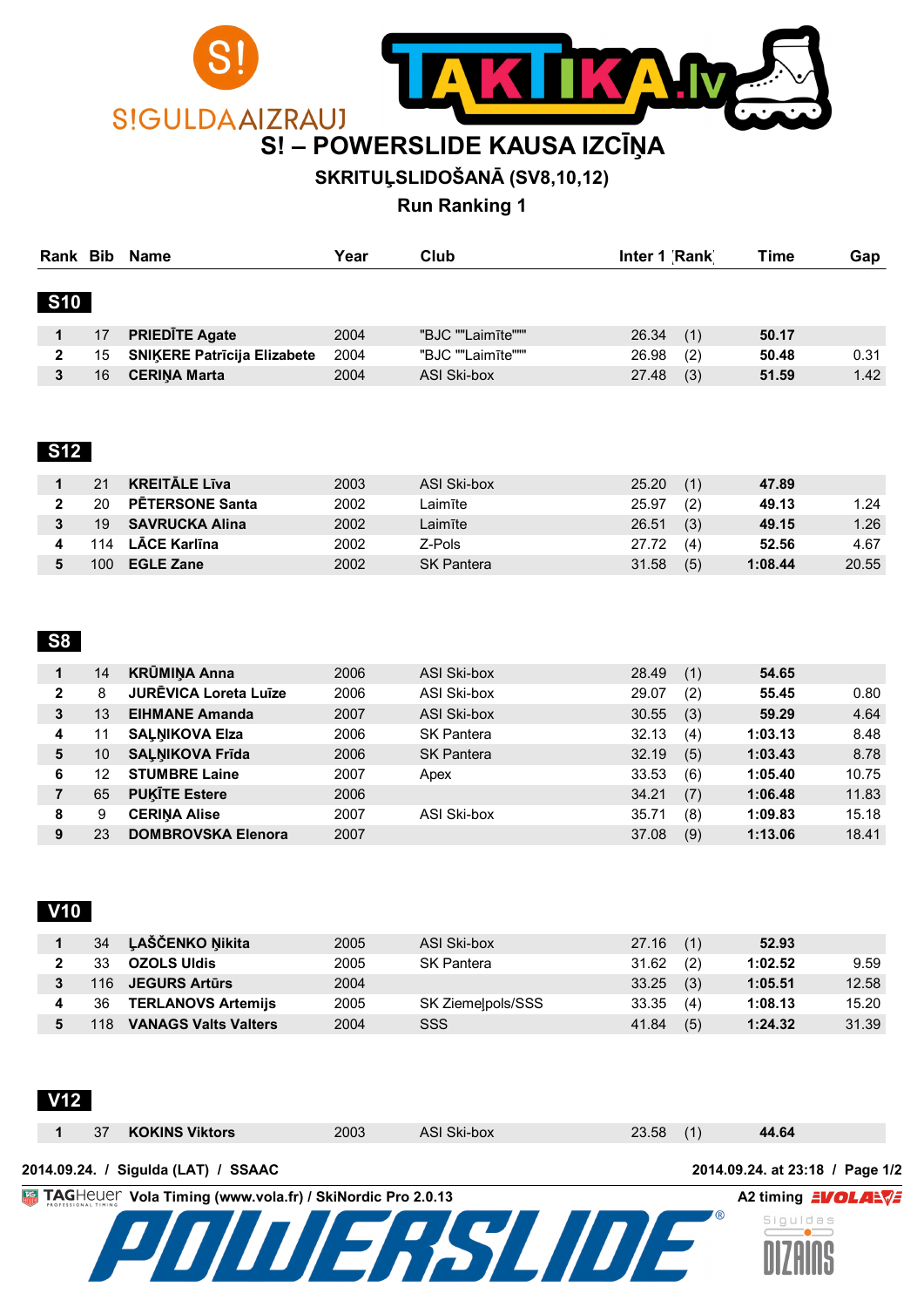#### **S! – POWERSLIDE KAUSA IZCĪŅA SKRITUĻSLIDOŠANĀ (SV8,10,12) Run Ranking 1**

| Rank Bib |    | Name                   | ∨ear | Club              | Inter 1 Rank | Time<br>Gap |      |  |
|----------|----|------------------------|------|-------------------|--------------|-------------|------|--|
|          |    | <b>REINSONS Sandis</b> |      | "BJC ""Laimīte""" |              |             |      |  |
|          | 38 |                        | 2002 |                   | (2)<br>23.87 | 44.80       | 0.16 |  |

# **V8**

|   |     | <b>TURAUSKIS Krists</b>       | 2006 | <b>SK Pantera</b> | 30.02<br>(1) | 1:00.38 |       |
|---|-----|-------------------------------|------|-------------------|--------------|---------|-------|
| 2 | 101 | <b>BEKERIS Rūdolds</b>        | 2006 | Z-Pols            | (3)<br>32.43 | 1:02.48 | 2.10  |
| 3 | 31  | <b>PRANCĀNS Pauls Pēteris</b> | 2007 | <b>SK Pantera</b> | 31.82<br>(2) | 1:03.57 | 3.19  |
|   | 124 | <b>LEIGUTS Daniels</b>        | 2006 |                   | 37.46<br>(4) | 1:16.39 | 16.01 |
| 5 | 76  | <b>GARANČS Kristaps</b>       | 2006 | <b>SK Pantera</b> | (5)<br>38.45 | 1:16.66 | 16.28 |
| 6 | 119 | <b>VANAGS Gvido Ginters</b>   | 2007 | SSS               | (6)<br>41.11 | 1:27.41 | 27.03 |

**2014.09.24. at 23:18 / Page 2/2<br>A2 timing EVOLALVE**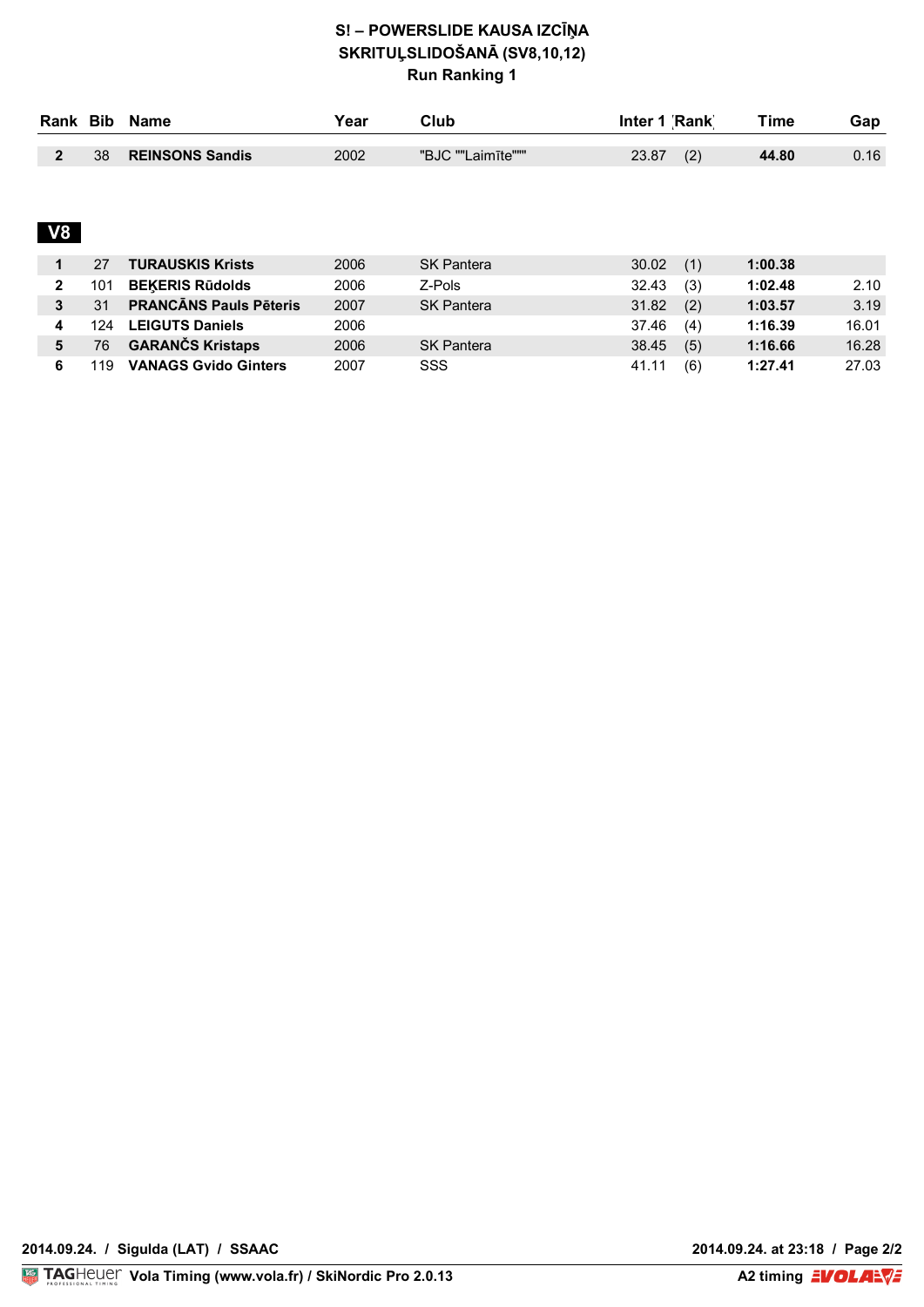

## **SKRITUĻSLIDOŠANĀ (SV14)**

**Run Ranking 1**

| Rank Bib       |     | Name                     | Year | Club   | Sector 1 (Rank) |     | Sector 2 (Rank) |     | Sector 3 (Rank) |     | Sector 4 (Rank) |     | Time    | Gap   |
|----------------|-----|--------------------------|------|--------|-----------------|-----|-----------------|-----|-----------------|-----|-----------------|-----|---------|-------|
|                |     |                          |      |        |                 |     |                 |     |                 |     |                 |     |         |       |
| <b>S14</b>     |     |                          |      |        |                 |     |                 |     |                 |     |                 |     |         |       |
|                |     |                          |      |        |                 |     |                 |     |                 |     |                 |     |         |       |
| 1              | 87  | <b>GALKINA Grieta</b>    | 2001 |        | 52.12           | (1) | 19.26           | (1) | 35.71           | (1) | 35.55           | (1) | 2:22.64 |       |
|                |     |                          |      |        |                 |     |                 |     |                 |     |                 |     |         |       |
|                |     |                          |      |        |                 |     |                 |     |                 |     |                 |     |         |       |
|                |     |                          |      |        |                 |     |                 |     |                 |     |                 |     |         |       |
| V14            |     |                          |      |        |                 |     |                 |     |                 |     |                 |     |         |       |
|                |     |                          |      |        |                 |     |                 |     |                 |     |                 |     |         |       |
| $\mathbf{1}$   | 54  | JURDŽS Jānis             | 2000 |        | $23.26$ (1)     |     | 20.71           | (1) | 22.02           | (1) | $22.47$ (1)     |     | 1:28.46 |       |
| $\overline{2}$ | 122 | <b>LAZDĀNS Kristaps</b>  | 2000 | Z-Pols | 26.07           | (2) | 23.81           | (2) | 26.09           | (2) | 27.54           | (3) | 1:43.51 | 15.05 |
| 3              | 115 | <b>BURTNIEKS Reinis</b>  | 2001 | Z-Pols | 27.17           | (4) | 25.09           | (3) | 27.63           | (3) | $27.24$ (2)     |     | 1:47.13 | 18.67 |
| 4              | 93  | <b>KANAPOLIS Roberts</b> | 2000 | KORE   | 26.69           | (3) | 25.15           | (4) | 27.79           | (4) | 29.15           | (4) | 1:48.78 | 20.32 |

**2014.09.24. / Sigulda (LAT) / SSAAC 2014.09.24. at 23:21 / Page 1/1**